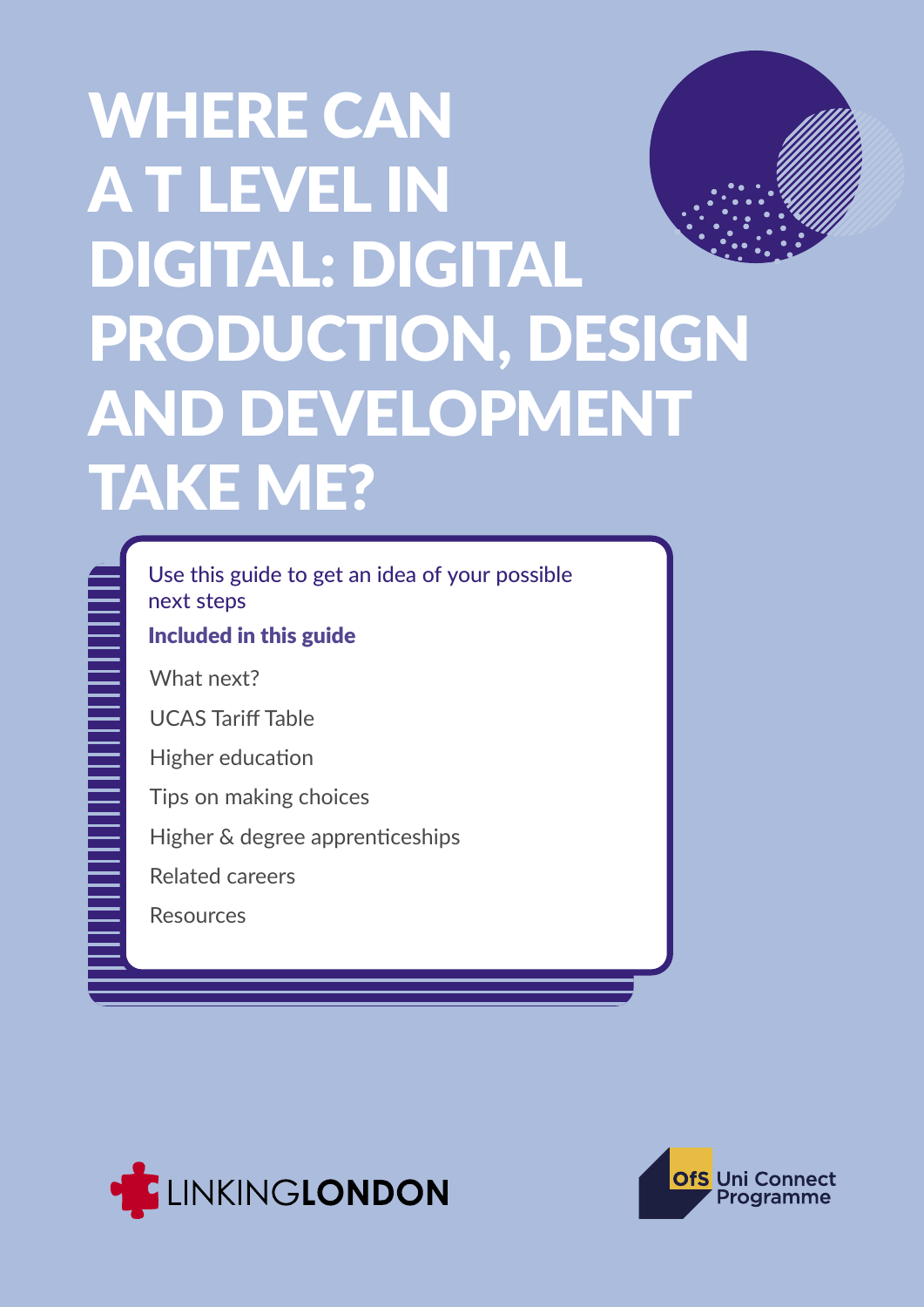So you are studying a T Level in Digital: Digital Production, Design and Development and are thinking about your next steps.

There are a range of qualifications you could work towards after your T Level course - depending on the grade you achieve and the kind of learning environment you're interested in - or you could decide to go straight into work or an apprenticeship. What you choose will depend on you, but this guide is designed to help you make an informed decision and consider all your options.

**What are my options?**

- HNC Computing
- 
- HNC Digital Design and Web Development

# What next?

| <b>Higher</b><br>education (HE) | go straight into studying at a higher level, either at university or a college – in<br>this guide, we use 'provider' to mean university or college |
|---------------------------------|----------------------------------------------------------------------------------------------------------------------------------------------------|
|                                 | Apprenticeship combine working with studying to gain a higher-level qualification                                                                  |
| <b>Work</b>                     | go into a line of work with Level 3 qualification entry requirements, such as an<br>IT support technician                                          |

| cate    | <b>Undergraduate (Bachelor's) Degree</b><br>(usually BSc or BA)                                         |
|---------|---------------------------------------------------------------------------------------------------------|
| nclude: | <b>Level 6 - Typically three years, but may be</b><br>longer if the course includes a placement<br>year |
| curity  | <b>Possible courses could include:</b>                                                                  |
| and     | • BA Advertising                                                                                        |
|         | • BSc Cyber Security                                                                                    |
| na or   | • BSc Software Engineering                                                                              |
| anno    | • BA Digital Media Production                                                                           |

### Higher National Certificate Level 4– One year

Possible courses could include:

### Higher National Diploma or Foundation Degree Level 5 – One or two years

### Possible courses could include:

- HND Digital Forensics and Cybersecurity
- 
- HND Digital Design and Development
- BSc Computer Science
- 

You can use UCAS search to find a course and provider that is right for you. Most HNCs, HNDs and degrees will require an application via the UCAS undergraduate portal. For the vast majority of full time HE courses you will need to apply via UCAS. If you are interested in applying for a part time course you usually need to apply direct to the provider you want to go to. When you apply you will need to include a personal statement, explaining why you want to apply for the course as well as providing information about your T Level programme. Always be mindful of the entry requirements for different courses and check that your course (Digital) is accepted by the higher education provider.

Please always check directly with providers for the most up to date, accurate information on course options.

# Higher education

Study beyond Level 3 could include different qualification options which we've outlined below. HE qualifications can be gained at universities as well as most colleges, who mainly offer foundation degrees, Higher National Certificates and Higher National Diplomas.

| <b>T</b> Level<br><b>Qualification grade</b> | <b>UCAS</b><br><b>Tariff Points</b> | <b>A Level</b><br>equivalent<br>to tariff | <b>BTEC Extended Diploma</b><br>(RQF) equivalent to tariff |
|----------------------------------------------|-------------------------------------|-------------------------------------------|------------------------------------------------------------|
| Distinction*                                 | 168                                 | $A^*A^*A^*$                               | $D^*D^*D^*$                                                |
| <b>Distinction</b>                           | 144                                 | <b>AAA</b>                                | <b>DDD</b>                                                 |
| <b>Merit</b>                                 | 120                                 | <b>BBB</b>                                | DMM-DDM                                                    |
| <b>Pass</b><br>(C or higher on core)         | 96                                  | <b>CCC</b>                                | <b>MMM</b>                                                 |
| <b>Pass</b><br>(D or E on the core)          | 72                                  | DDD                                       | MPP-MMP                                                    |

## UCAS Tariff Table

To help you understand the value of your T Level grade against other Level 3 qualifications

'T-LEVELS' is a registered trademark of the Department for Education. 'T Level' is a registered trademark of the Institute for Apprenticeships and Technical Education. The T Level is a qualification approved and managed by the Institute.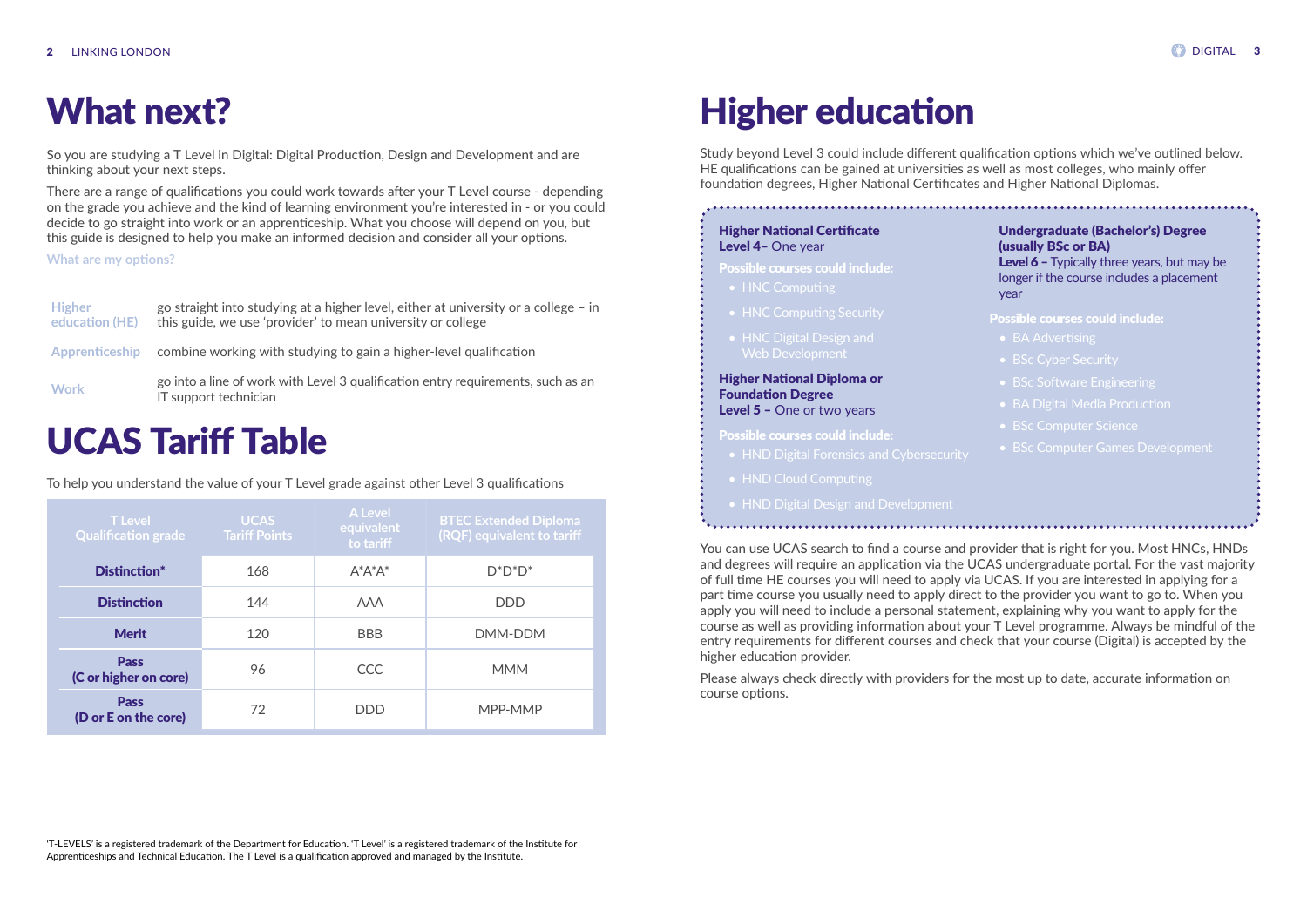### Picking what and where to study at a higher level

When you come to write your **personal statement** make sure to emphasise the elements of your T Level that are relevant to the course you're applying for. Not many students will

- 
- like to live in halls of residence if so there is often an early sign up process so check with individual institutions
- 
- 
- Attend as many **[open days](https://www.whatuni.com/open-days/)** as possible and ask students and staff questions about the institution, the course and the types of support you can expect



## Tips on making choices

## Remember…

# Higher & degree apprenticeships

Higher and degree apprenticeships combine work with study and offer on-the-job training, a salary and an academic qualification on completion. Below are some examples to give you an idea of the kinds of apprenticeships that may be available in the digital sector:

- Software tester Level 4 HNC £9-15k per annum
- Data analyst Level 4 HNC £14k per annum
- Network engineer Level 4 HNC £10-25k per annum
- Digital user experience (UX) professional Level 6 Degree with honours £18k per annum
- Digital and technology solutions professional Level 6 Degree with honours £16-20k per annum
- Electrical / electronic technical support engineer Level 6 Degree with honours £20k per annum

The salary ranges we have included are to give you a general idea but these will vary a lot and you should always check individual apprenticeship vacancies for specific details.

Start your search for apprenticeship opportunities using the government's **['find an apprenticeship'](https://www.findapprenticeship.service.gov.uk)** service and **[RateMyApprenticeship](https://www.ratemyapprenticeship.co.uk)** for resources to help with the application process.

### Remember…

When it comes to applying for an apprenticeship, it is a lot like applying for a job so you need to approach it in a similar way. Keep track of any application deadlines for roles you are interested in. Relate your experience, both academic and practical, gained during your T Level to the role you are applying for. The person reading your application may not know much about T Levels because they are so new, so explain how the industry placement and other aspects of the course have prepared you for the role.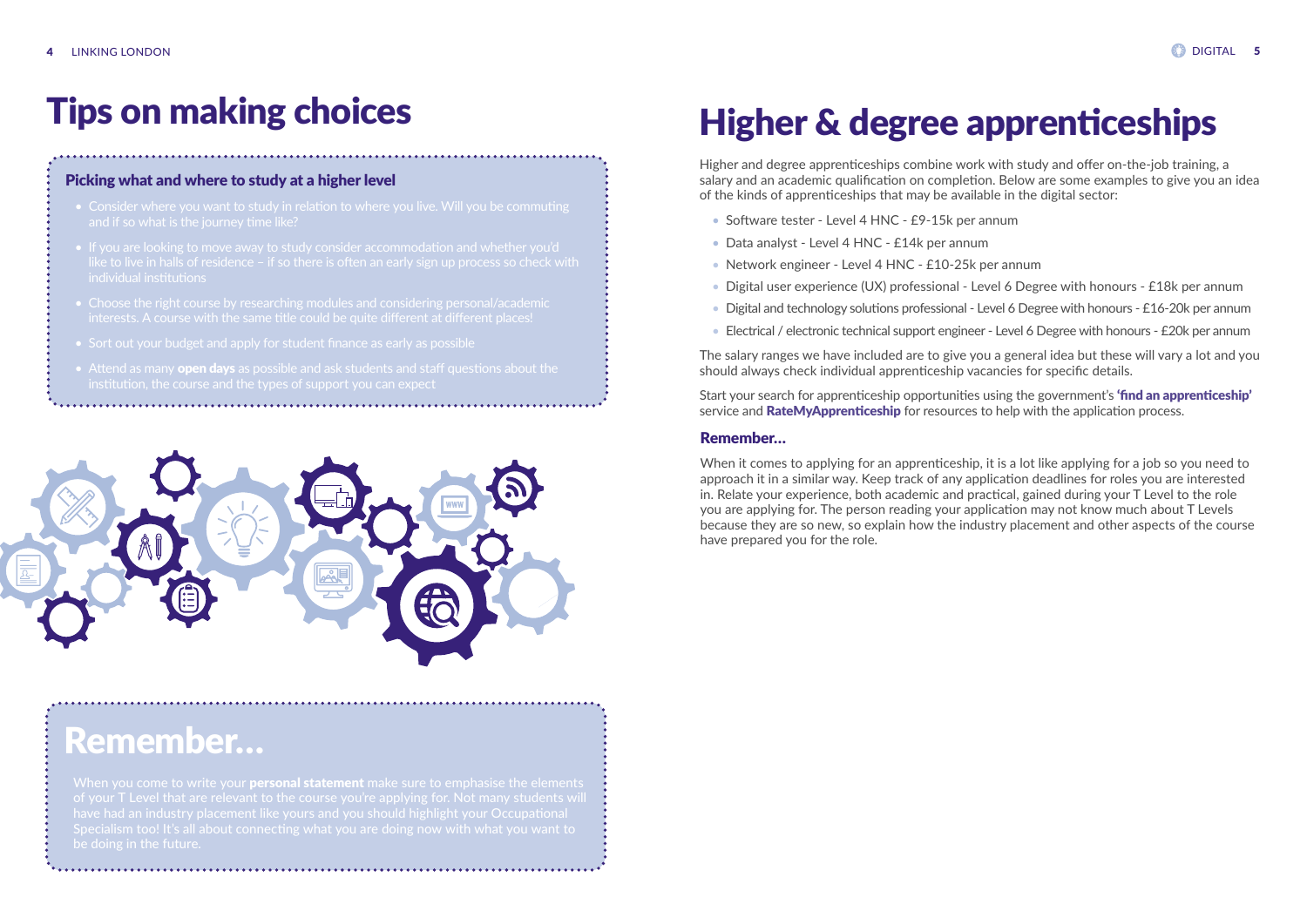### Straight after your T Level

**Salary** Starting: £16,000 With experience: £35,000

Role/Career IT support technician

### Brief description

IT technical support staff diagnose and solve software and hardware problems for computer users.

Qualifications required Level 3 qualification related to computing and IT.

## Related careers



You may want to go straight into work after you finish your T Level, so below we've included a few careers which usually require a Level 3 qualification. Where relevant, we've included more senior roles in similar pathways which require a higher education qualification.

> **Salary** Starting: £15,000 With experience: £40,000

### After further study

Role/Career IT project manager

Salary Starting: £30,000 With experience: £70,000

### Brief description

IT project managers oversee the development and installation of computer hardware and software systems.

Qualifications required Degree in a relevant subject like computer science or a higher and/or degree apprenticeship.

### Straight after your T Level

**Salary** Starting: £24,000 With experience: £62,000

Role/Career Computer games tester/ quality assurance tester

### Brief description

Computer games testers play computer games to check they work, and find and record problems or 'bugs'.

### Qualifications required

You may be able to get a junior position with a Level 3 qualification and a good amount of experience. To progress in the sector, you will likely need a higher-level qualification. After further study reduced to the computer section. The section of the section of the section of the section of the section of the section. The section of the section of the section of the section of the section of the se

### After further study

Role/Career Software developer/programmer

### **Salary**

Starting: £20,000 With experience: £70,000

### Brief description

Software developers design, build and test computer programs for business, education and leisure services.

### Qualifications required

While you may be able to get a junior position with a Level 3 qualification, these days it is likely you will need at least a foundation degree, HNC, or degree in

Role/Career Systems analyst

Brief description

Systems analysts look at a company's IT infrastructure and work out where to make improvements.

### Qualifications required

Degree in a relevant subject like computer science or a higher and/or degree apprenticeship

Other roles you may want to look into include cyber intelligence officer, forensic computer analyst, IT trainer, and web designer. We used [Prospects](https://www.prospects.ac.uk/job-profiles) and the [National Careers Service](https://nationalcareers.service.gov.uk/explore-careers) for these profiles. The salary ranges, qualifications and experience required are examples